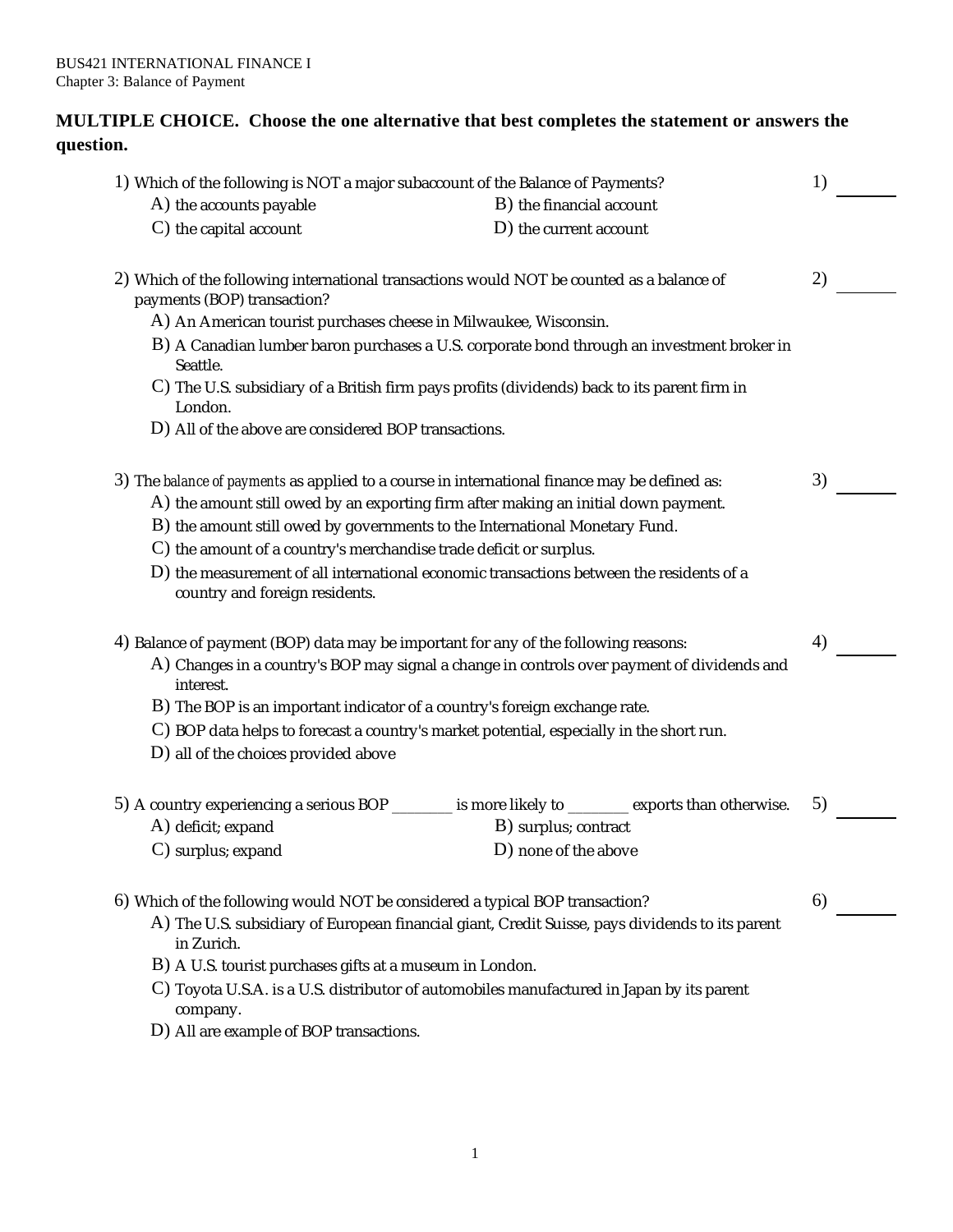# **TRUE/FALSE. Write 'T' if the statement is true and 'F' if the statement is false.**

| 7) When the world went to a system of floating exchange rates, the Balance of Payments became a<br>relic of a system of fixed exchange rates and is no longer watched by serious economic groups. |                                                                                                         | 7)  |
|---------------------------------------------------------------------------------------------------------------------------------------------------------------------------------------------------|---------------------------------------------------------------------------------------------------------|-----|
| 8) Changes in the BOP may predict the imposition or removal of foreign exchange controls.                                                                                                         |                                                                                                         | 8)  |
| be if running a surplus.                                                                                                                                                                          | 9) A country experiencing a serious trade deficit is not as likely to expand imports as it would        | 9)  |
| question.                                                                                                                                                                                         | MULTIPLE CHOICE. Choose the one alternative that best completes the statement or answers the            |     |
| 10) Which of the following is NOT a part of the Current Account of BOP?                                                                                                                           |                                                                                                         | 10) |
| A) net export/import of services                                                                                                                                                                  | B) net export/import of goods                                                                           |     |
| C) balance of trade                                                                                                                                                                               | D) net portfolio investment                                                                             |     |
| 11) Which of the following is NOT part of the Financial Account of the BOP?                                                                                                                       |                                                                                                         | 11) |
| A) net portfolio investment                                                                                                                                                                       | B) net foreign direct investment                                                                        |     |
| C) net import/export of services                                                                                                                                                                  | D) other Financial items                                                                                |     |
| 12) Which of the following is NOT an item to be considered in BOP calculations?                                                                                                                   |                                                                                                         | 12) |
| A) A consumer buys a VCR made in Korea from a Florida Wal-Mart store.                                                                                                                             |                                                                                                         |     |
| B) A foreign resident purchases a U.S. Treasury Bill.                                                                                                                                             |                                                                                                         |     |
| C) A U.S.-based firm manages the development of an oil field in Kazakhstan.                                                                                                                       |                                                                                                         |     |
| Canadian beer.                                                                                                                                                                                    | D) A U.S. citizen living in Minnesota travels to Winnipeg, Canada, and buys a case of LaBatt's          |     |
| 13) The balance of payments:                                                                                                                                                                      |                                                                                                         | 13) |
| A) determines the eligibility of countries for IMF aid.                                                                                                                                           |                                                                                                         |     |
| B) records all international transactions for a country over a period of time.                                                                                                                    |                                                                                                         |     |
| $\rm C)$ adds up the value of all assets and liabilities of a country on a specific date.                                                                                                         |                                                                                                         |     |
| $D$ ) all of the above                                                                                                                                                                            |                                                                                                         |     |
| true?                                                                                                                                                                                             | 14) An American tourist purchases a leather jacket while in Italy. Which of the following statements is | 14) |
|                                                                                                                                                                                                   | A) This transaction would be properly accounted for in the Current Account of the U.S. BOP.             |     |
| B) The leather purchase would be considered an import for the U.S. BOP.                                                                                                                           |                                                                                                         |     |
| balance of trade as well.                                                                                                                                                                         | C) The leather purchase is considered an import of a good, and thus, considered part of the             |     |
| D) All of these statements are true.                                                                                                                                                              |                                                                                                         |     |

2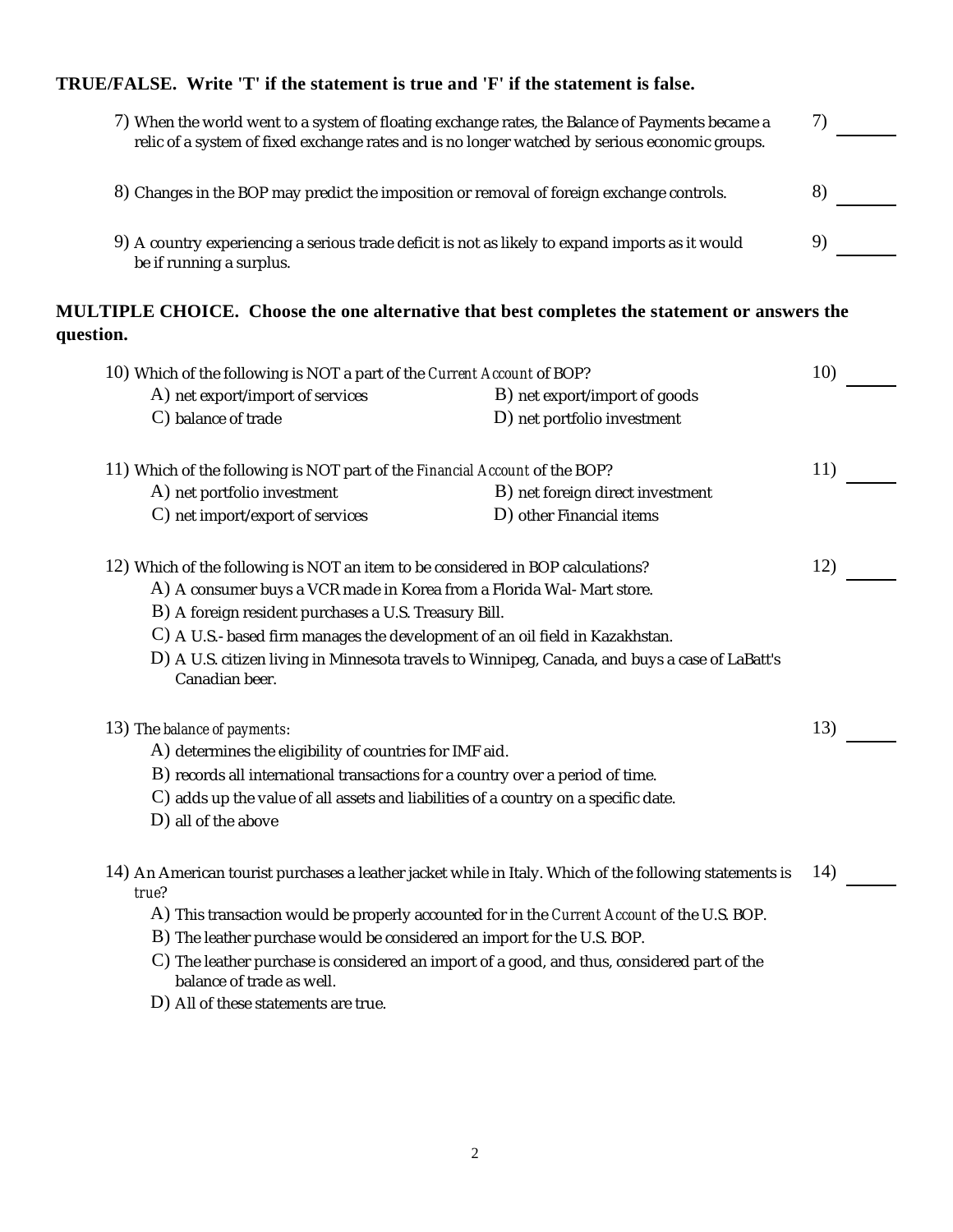# **TRUE/FALSE. Write 'T' if the statement is true and 'F' if the statement is false.**

| 15) The authors identify a tip for understanding BOP accounting. They recommend that you "follow<br>the cash flow."                                                                    |                                       | 15) |
|----------------------------------------------------------------------------------------------------------------------------------------------------------------------------------------|---------------------------------------|-----|
| 16) The BOP must be in balance, but the current account need not be.                                                                                                                   |                                       | 16) |
| 17) Expenditures by U.S. tourists in foreign countries for foreign goods or services are factored into<br>BOP calculations.                                                            |                                       | 17) |
| 18) Like a balance sheet, the Balance of Payments adds up the value of all assets and liabilities<br>of a country on a specific date.                                                  |                                       | 18) |
| <b>SHORT ANSWER.</b> Write the word or phrase that best completes each statement or answers the<br>question.                                                                           |                                       |     |
| 19) What is a country's balance of (merchandise) trade, and why is it so widely reported in<br>the financial and popular press?                                                        | 19)                                   |     |
| 20) What is the Official Reserves Account (ORA), and why is it more important for countries<br>under a fixed exchange rate regime than for ones under a floating exchange rate regime? | 20)                                   |     |
| MULTIPLE CHOICE. Choose the one alternative that best completes the statement or answers the<br>question.                                                                              |                                       |     |
| 21) Which of the following is NOT part of the balance of payments account?                                                                                                             |                                       | 21) |
| A) the current account                                                                                                                                                                 | B) the official reserves account      |     |
| C) the financial/capital account                                                                                                                                                       | D) All of the above are BOP accounts. |     |
|                                                                                                                                                                                        |                                       |     |
| 22) The _______ includes all international economic transactions with income or payment flows                                                                                          |                                       | 22) |
| occurring within the year.<br>A) current account                                                                                                                                       | B) IMF account                        |     |
| C) financial account                                                                                                                                                                   | D) capital account                    |     |
| 23) If your company were to import and export textiles, the transactions would be recorded in the<br>current account subcategory of:                                                   |                                       | 23) |
| A) services trade.                                                                                                                                                                     | B) income trade.                      |     |
| C) goods trade.                                                                                                                                                                        | D) current transfers.                 |     |
| 24) The travel services provided to international travelers by United Airlines would be recorded in<br>the current account subcategory of:                                             |                                       | 24) |
| A) services trade.                                                                                                                                                                     | B) income trade.                      |     |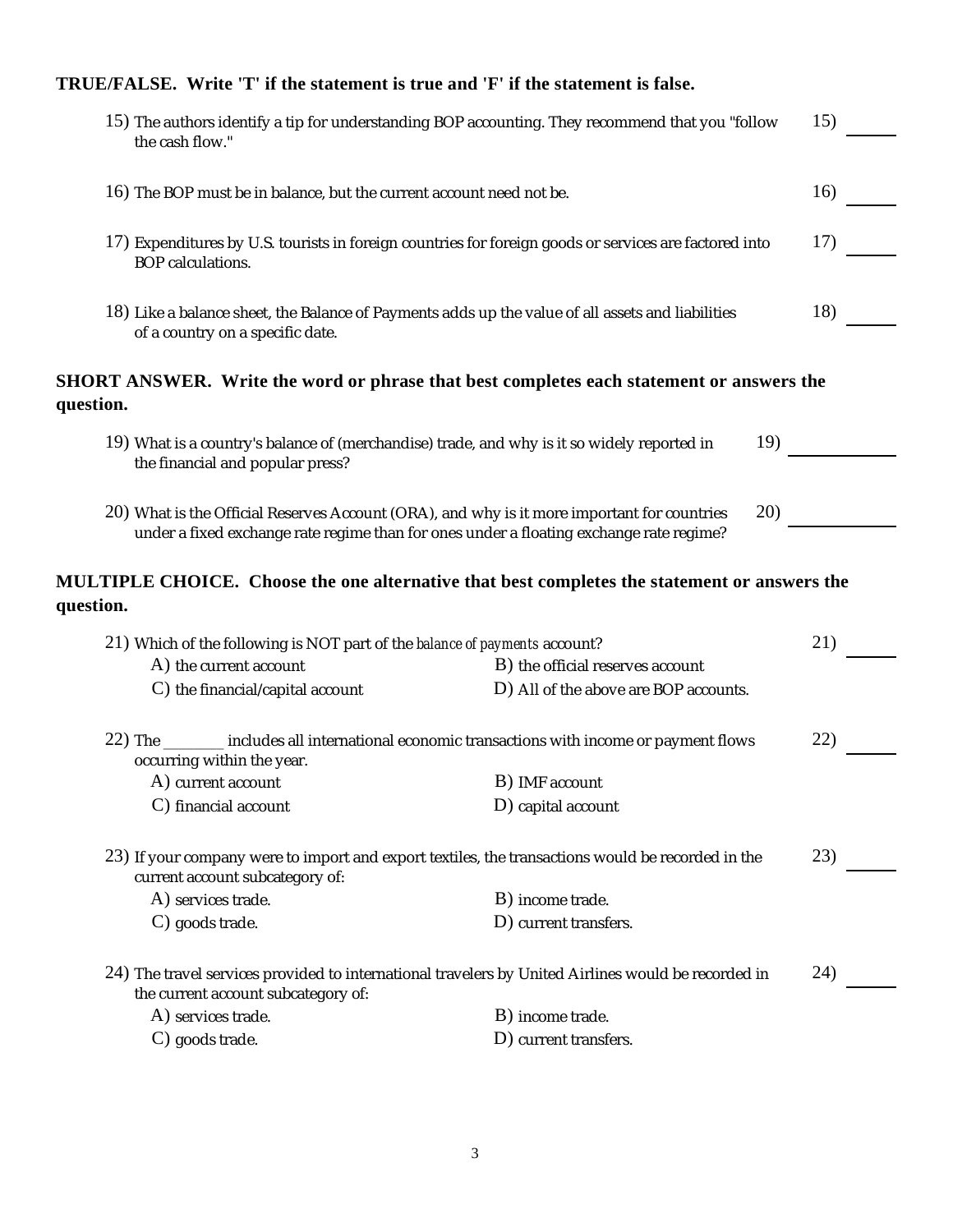|                                                                                                      |                                                                  | 25) Anaconda Copper Inc. created a subsidiary in Chile last year to mine copper ore. The proportion        | 25) |
|------------------------------------------------------------------------------------------------------|------------------------------------------------------------------|------------------------------------------------------------------------------------------------------------|-----|
| account subcategory of:                                                                              |                                                                  | of net income paid back to the parent company as a dividend would be recorded in the current               |     |
| A) services trade.                                                                                   |                                                                  | B) income trade.                                                                                           |     |
| C) goods trade.                                                                                      |                                                                  | D) current transfers.                                                                                      |     |
| 26) The subcategory that typically dominates the current account is:                                 |                                                                  |                                                                                                            | 26) |
| A) transfer accounts.                                                                                |                                                                  | B) income trade.                                                                                           |     |
| C) goods (merchandise) trade.                                                                        |                                                                  | D) services trade.                                                                                         |     |
| value came from:                                                                                     |                                                                  | 27) In 2010 the United States posted a current account deficit of -\$471 billion. The bulk of the negative | 27) |
| A) an income trade deficit.                                                                          |                                                                  | B) a goods trade deficit.                                                                                  |     |
| C) a net transfer deficit.                                                                           |                                                                  | D) an income balance deficit.                                                                              |     |
| on U.S. goods trade.                                                                                 |                                                                  | 28) Over the last two decades the surplus on U.S. services trade has typically been _______ the deficit    | 28) |
| A) greater than                                                                                      |                                                                  |                                                                                                            |     |
| B) less than                                                                                         |                                                                  |                                                                                                            |     |
| $C$ ) equal to                                                                                       |                                                                  |                                                                                                            |     |
|                                                                                                      |                                                                  | D) The relationship is constantly shifting from greater than to less than.                                 |     |
|                                                                                                      |                                                                  | TRUE/FALSE. Write 'T' if the statement is true and 'F' if the statement is false.                          |     |
|                                                                                                      |                                                                  | 29) Because current and financial/capital account balances use double-entry bookkeeping it is              | 29) |
|                                                                                                      | unusual to find serious discrepancies in the debits and credits. |                                                                                                            |     |
|                                                                                                      |                                                                  | 30) In general, as a country's income increases, so does the demand for imports.                           | 30) |
| 31) For at least the last decade, the United States has consistently run a surplus in services trade |                                                                  | 31)                                                                                                        |     |
| income.                                                                                              |                                                                  |                                                                                                            |     |
|                                                                                                      |                                                                  | 32) Expenditures by U.S. students abroad and foreign students pursuing studies in the United States        | 32) |
|                                                                                                      |                                                                  | would be considered a services trade and part of the U.S. current account.                                 |     |
| question.                                                                                            |                                                                  | MULTIPLE CHOICE. Choose the one alternative that best completes the statement or answers the               |     |
| financial assets.                                                                                    |                                                                  | 33) The ________ of the balance of payments measures all international economic transactions of            | 33) |
| A) current account                                                                                   |                                                                  | B) services account                                                                                        |     |

C) capital and financial accounts D) merchandise trade account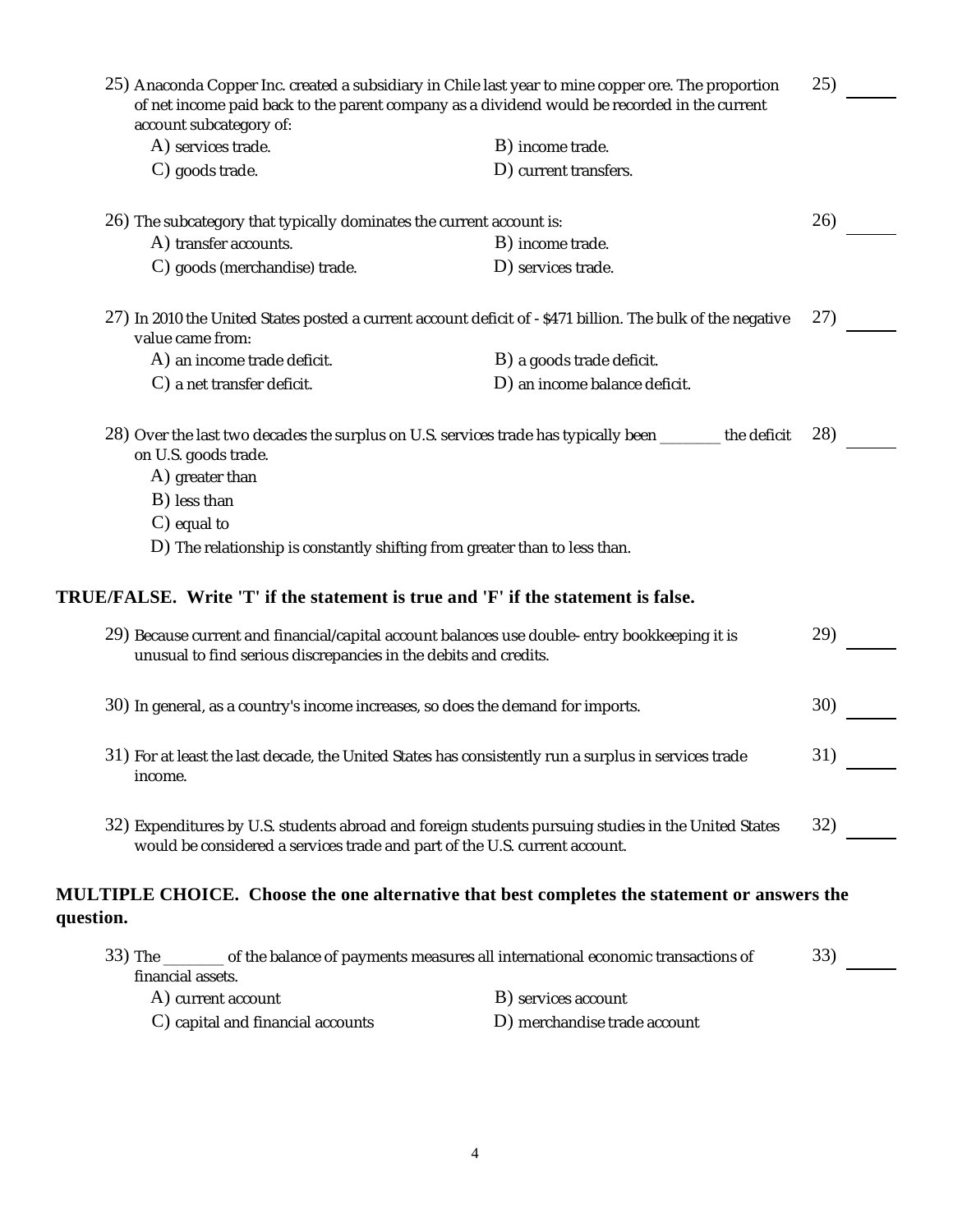| 34) The financial account consists COMPLETELY of which four components?                            |                                              | 34) |
|----------------------------------------------------------------------------------------------------|----------------------------------------------|-----|
| A) direct investment, stock investment, net financial derivatives, and bond investment             |                                              |     |
| B) stock investment, bond investment, derivative investment, and mutual fund investment            |                                              |     |
| C) direct investment, portfolio investment, net financial derivatives, and other asset investment  |                                              |     |
| D) mutual fund investment, portfolio investment, derivative investment, and stock investment       |                                              |     |
|                                                                                                    |                                              |     |
| 35) When categorizing investments for the financial account component of the balance of payments   |                                              | 35) |
| the ________ is an investment where the investor has no control whereas the ________ is an         |                                              |     |
| investment where the investor has control over the asset.                                          |                                              |     |
| A) direct investment; indirect investment                                                          |                                              |     |
| B) portfolio investment; indirect investment                                                       |                                              |     |
| C) portfolio investment; direct investment                                                         |                                              |     |
| D) direct investment; portfolio investment                                                         |                                              |     |
|                                                                                                    |                                              |     |
| 36) In general there is consensus that _______ should be free, but there is no such consensus that |                                              | 36) |
| should be free.                                                                                    |                                              |     |
| A) international investment; international trade                                                   |                                              |     |
| B) international trade; international investment                                                   |                                              |     |
| C) international trade; international goods trade                                                  |                                              |     |
| D) international investment; international goods trade                                             |                                              |     |
|                                                                                                    |                                              |     |
| 37) The two major concerns about foreign direct investment are:                                    |                                              | 37) |
| A) national defense and taxes.                                                                     |                                              |     |
| B) who receives the profits and taxes.                                                             |                                              |     |
| C) who pays the taxes and who receives the taxes.                                                  |                                              |     |
| D) who controls the assets and who receives the profits.                                           |                                              |     |
| 38) Portfolio investment is capital invested in activities that are ________ rather than made for  |                                              | 38) |
|                                                                                                    |                                              |     |
| A) control motivated; profit                                                                       | B) short term; the long term                 |     |
| C) profit motivated; control                                                                       | $D)$ long term; profit                       |     |
|                                                                                                    |                                              |     |
| 39) Under an international regime of fixed exchange rates, countries with a BOP ________ should    |                                              | 39) |
| consider _______ their currency while countries with a BOP _______ should consider _______         |                                              |     |
| their currency.                                                                                    |                                              |     |
| A) surplus, devaluing; deficit, revaluing                                                          | B) surplus, revaluing; deficit, devaluing    |     |
| C) deficit, devaluing; surplus, devaluing                                                          | $D$ ) deficit, revaluing; surplus, revaluing |     |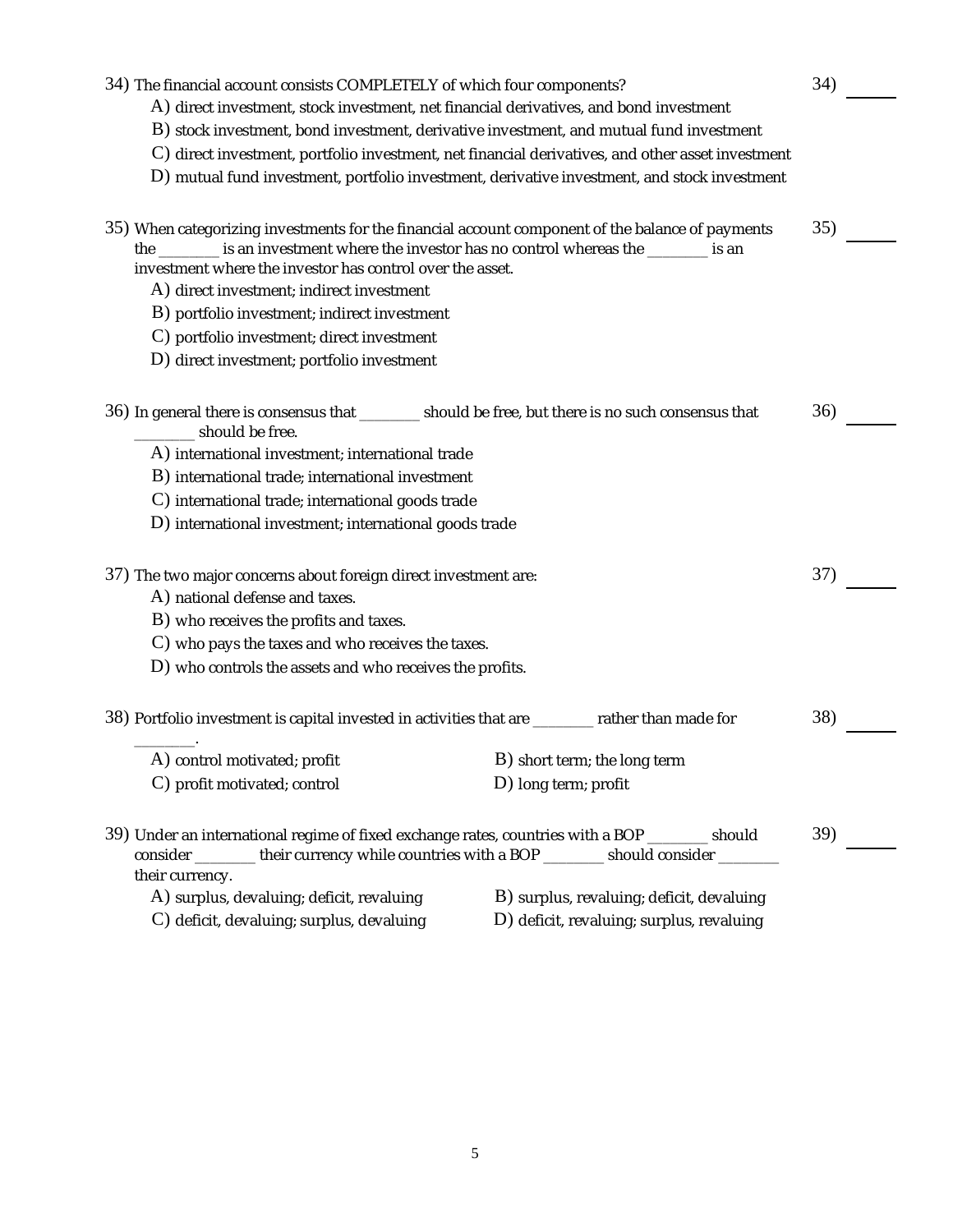| 40) Consider the following: A foreign automobile company builds a manufacturing plant in<br>Tennessee and European investors buy U.S. Treasury Bonds.                                                                   | 40) |
|-------------------------------------------------------------------------------------------------------------------------------------------------------------------------------------------------------------------------|-----|
| A) Both activities would be considered portfolio investment.                                                                                                                                                            |     |
| B) Both activities would be considered direct investment.                                                                                                                                                               |     |
| C) The auto manufacturer in engaging in portfolio investment, and the European investors are                                                                                                                            |     |
| engaged in direct investing.                                                                                                                                                                                            |     |
| D) The auto manufacturer in engaging in direct investment, and the European investors are<br>engaged in portfolio investing.                                                                                            |     |
| TRUE/FALSE. Write 'T' if the statement is true and 'F' if the statement is false.                                                                                                                                       |     |
| 41) International debt security purchases and sales are defined as portfolio investments for financial<br>account purposes because by definition debt securities do not provide the buyer with ownership<br>or control. | 41) |
| 42) Significant amounts of United States Treasury issues are purchased by foreign investors, therefore<br>the U.S. must earn foreign currency to repay this debt.                                                       | 42) |
| 43) In the United States and most developed countries, the current account and the combined                                                                                                                             | 43) |
| financial/capital accounts tend to be inversely related in that when one is positive, the other tends<br>to be negative.                                                                                                |     |
| MULTIPLE CHOICE. Choose the one alternative that best completes the statement or answers the<br>question.                                                                                                               |     |
| 44) China is currently experiencing a surplus in its current account and its capital/financial accounts.<br>Which of the following is NOT a contributing factor for this unusual situation?                             | 44) |
| A) The positive prospects for China's continued growth contribute to the capital/financial<br>account surplus.                                                                                                          |     |
| B) China's inevitable acquisition of Taiwan is driving the market for Chinese investment.                                                                                                                               |     |
| C) The exceptional growth in the Chinese economy contributes to the current account surplus.                                                                                                                            |     |
| D) All of the above are contributing factors for China's twins surpluses.                                                                                                                                               |     |
| 45) If China wished to reduce their accumulation of foreign exchange reserves they could:                                                                                                                               | 45) |
| A) reduce their current account surplus by importing more goods than they export.                                                                                                                                       |     |
| B) allow their currency, the yuan, to float freely in the market place.                                                                                                                                                 |     |
| C) undertake both of the activities identified in choices A and B.                                                                                                                                                      |     |
| D) dig a big hole and bury the reserves.                                                                                                                                                                                |     |
| TRUE/FALSE. Write 'T' if the statement is true and 'F' if the statement is false.                                                                                                                                       |     |
| 46) The biggest problem that China faces in maintaining a stable value for their currency, the yuan, is<br>their lack of foreign exchange reserves.                                                                     | 46) |
| 47) As of year-end 2010, the United States still held the world's largest foreign exchange reserve, but<br>the total was rapidly being approached by China.                                                             | 47) |
|                                                                                                                                                                                                                         |     |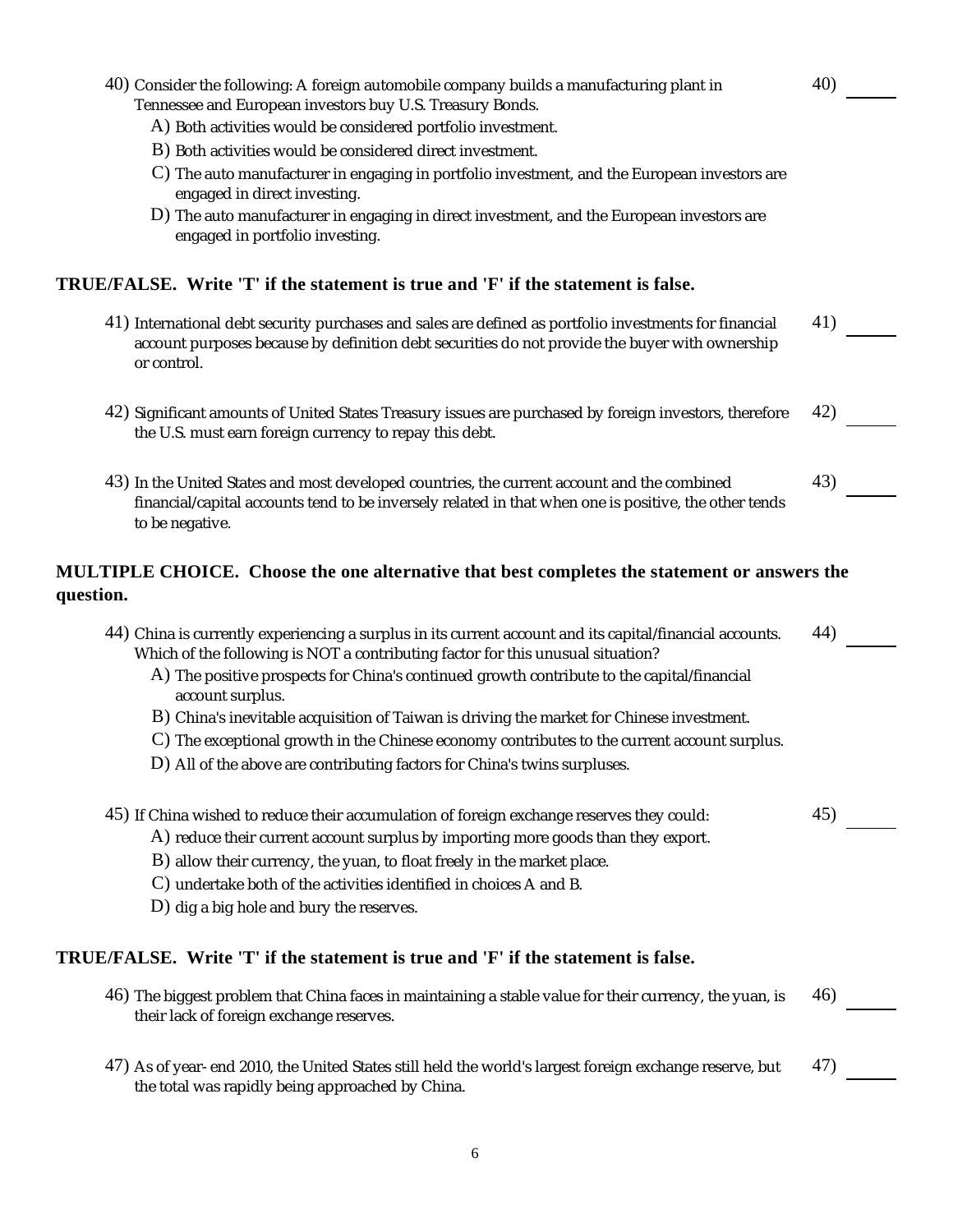48) China's current political plan includes reducing their foreign exchange reserve balance by allowing the yuan to float freely and by switching their goods balance from one of a net surplus to a net deficit.

48)

### **MULTIPLE CHOICE. Choose the one alternative that best completes the statement or answers the question.**

| 49) The largest single component of the United States current account is:                                                                                                                                     | 49) |
|---------------------------------------------------------------------------------------------------------------------------------------------------------------------------------------------------------------|-----|
| A) services imports and exports.                                                                                                                                                                              |     |
| B) income payments and receipts.                                                                                                                                                                              |     |
| C) goods (merchandise) imports and exports.                                                                                                                                                                   |     |
| D) current transfers.                                                                                                                                                                                         |     |
| 50) Which of the following statements about the balance of payments is NOT true?                                                                                                                              | 50) |
| A) Although the BOP must always balance in theory, in practice there are substantial                                                                                                                          |     |
| imbalances as a result of statistical errors and misreporting of current account and financial<br>account flows.                                                                                              |     |
| B) The BOP is the summary statement of all international transactions between one country<br>and all other countries.                                                                                         |     |
| C) The BOP is a flow statement, summarizing all international transactions that occur across                                                                                                                  |     |
| D) All of the above are true.                                                                                                                                                                                 |     |
| the geographic borders over a period of time, typically a year.<br>TRUE/FALSE. Write 'T' if the statement is true and 'F' if the statement is false.                                                          |     |
| 51) An excess of merchandise exports over merchandise imports results in a balance of trade deficit.                                                                                                          | 51) |
| 52) The BOP should always balance.                                                                                                                                                                            | 52) |
| 53) The transition to floating exchange rate regimes in the 1970s (described in Chapter 3) changed the<br>focus from the total BOP to its various subaccount like the current and financial account balances. | 53) |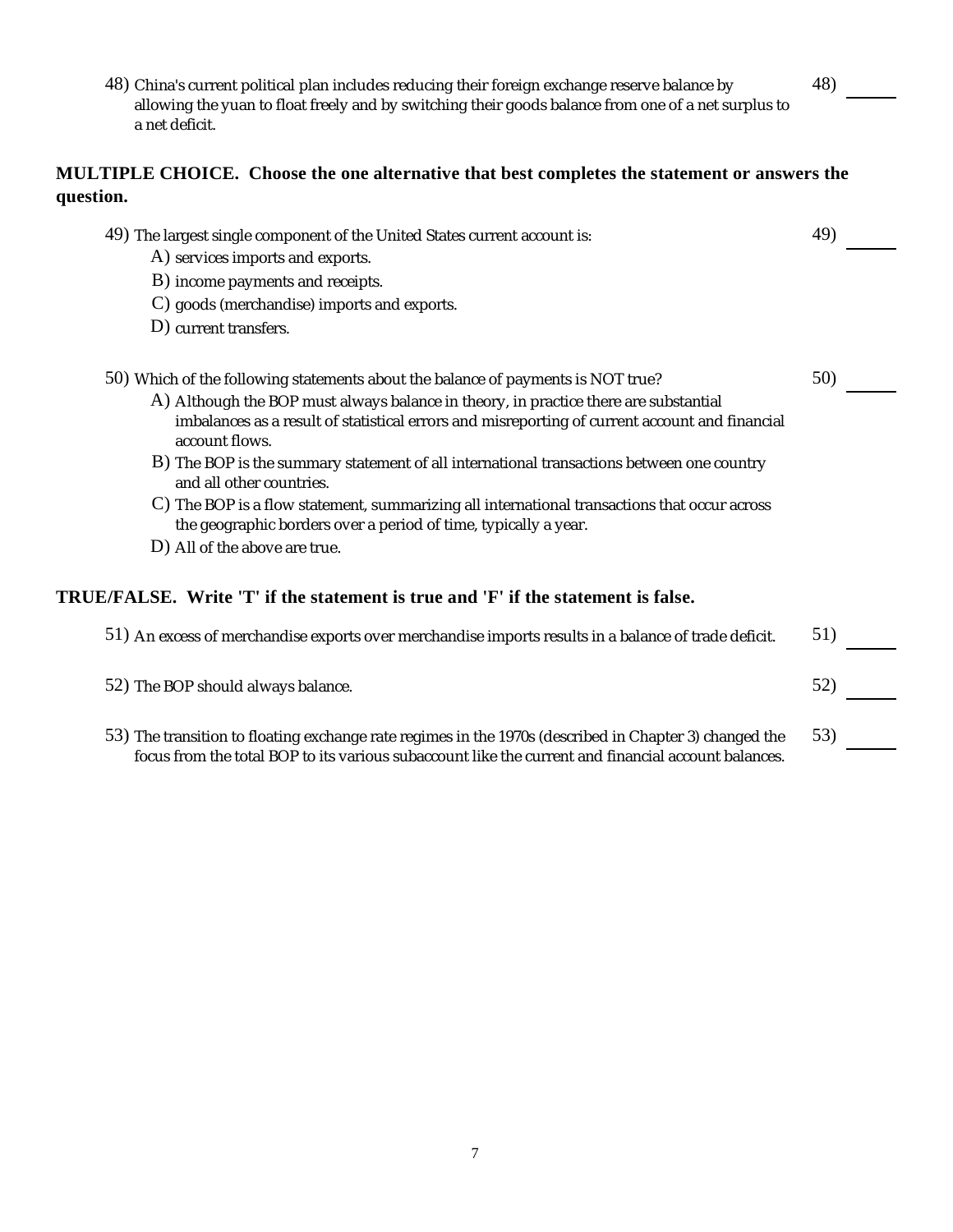## **MULTIPLE CHOICE. Choose the one alternative that best completes the statement or answers the question.**

| 54) Use the following terms for this question:                                                                 |                                                                       |                                                                                                                                                                                                   |                    | 54) |  |
|----------------------------------------------------------------------------------------------------------------|-----------------------------------------------------------------------|---------------------------------------------------------------------------------------------------------------------------------------------------------------------------------------------------|--------------------|-----|--|
| $C = consumption$                                                                                              |                                                                       |                                                                                                                                                                                                   |                    |     |  |
| $I = capital$ investment spending<br>$G = government$ spending                                                 |                                                                       |                                                                                                                                                                                                   |                    |     |  |
| $X =$ exports of goods and services                                                                            |                                                                       |                                                                                                                                                                                                   |                    |     |  |
| $M =$ imports of goods and services                                                                            |                                                                       |                                                                                                                                                                                                   |                    |     |  |
| BOP = balance of payments<br>GDP = gross domestic product                                                      |                                                                       |                                                                                                                                                                                                   |                    |     |  |
| NPV = net present value                                                                                        |                                                                       |                                                                                                                                                                                                   |                    |     |  |
| $INF = inflation$                                                                                              |                                                                       |                                                                                                                                                                                                   |                    |     |  |
| $R =$ real rate of return                                                                                      |                                                                       |                                                                                                                                                                                                   |                    |     |  |
| The static equation for the nations GDP is:                                                                    |                                                                       |                                                                                                                                                                                                   |                    |     |  |
| A) $GDP = C + I + X - M + R$                                                                                   |                                                                       | $B)$ GDP = C + I + G + X + M                                                                                                                                                                      |                    |     |  |
| $C)$ GDP = C + I + G + X - M                                                                                   |                                                                       | D) GDP = $C + I + G + (X + M) \times INF$                                                                                                                                                         |                    |     |  |
|                                                                                                                |                                                                       |                                                                                                                                                                                                   |                    |     |  |
| 55) Imports have the potential to lower a country's inflation rate because of each of the following<br>EXCEPT: |                                                                       |                                                                                                                                                                                                   |                    | 55) |  |
|                                                                                                                |                                                                       | A) the higher prices of foreign goods spurs domestic competitors to cut prices.                                                                                                                   |                    |     |  |
| services.                                                                                                      |                                                                       | B) the import of lower priced services limits what domestic competitors can charge for                                                                                                            |                    |     |  |
|                                                                                                                |                                                                       | C) the import of lower priced goods limits what domestic competitors can charge for goods.                                                                                                        |                    |     |  |
| D) all of the above                                                                                            |                                                                       |                                                                                                                                                                                                   |                    |     |  |
|                                                                                                                |                                                                       |                                                                                                                                                                                                   |                    |     |  |
| 56) Under a fixed exchange rate system, the government bears the responsibility to ensure that the             |                                                                       |                                                                                                                                                                                                   |                    | 56) |  |
|                                                                                                                |                                                                       | BOP is near zero. If the sum of the current and capital accounts do not approximate zero, the<br>government is expected to intervene in the foreign exchange market by buying or selling official |                    |     |  |
|                                                                                                                |                                                                       | foreign exchange reserves. If the sum of the first two accounts is GREATER THAN ZERO, a                                                                                                           |                    |     |  |
|                                                                                                                |                                                                       | demand for the domestic currency exists in the world. To preserve the fixed exchange                                                                                                              |                    |     |  |
|                                                                                                                |                                                                       | rate, the government must then intervene in the foreign exchange market and _______ domestic                                                                                                      |                    |     |  |
| A) surplus; buy                                                                                                | $B)$ deficit; sell                                                    | currency for foreign currencies or gold so as to bring the BOP back near zero.<br>$C$ ) surplus; sell                                                                                             | $D)$ deficit; buy  |     |  |
|                                                                                                                |                                                                       |                                                                                                                                                                                                   |                    |     |  |
| 57) Under a fixed exchange rate system, the government bears the responsibility to ensure that the             |                                                                       |                                                                                                                                                                                                   |                    | 57) |  |
|                                                                                                                |                                                                       | BOP is near zero. If the sum of the current and capital accounts do not approximate zero, the                                                                                                     |                    |     |  |
|                                                                                                                |                                                                       | government is expected to intervene in the foreign exchange market by buying or selling official                                                                                                  |                    |     |  |
|                                                                                                                |                                                                       | foreign exchange reserves. If the sum of the first two accounts is LESS THAN ZERO, a _______                                                                                                      |                    |     |  |
|                                                                                                                |                                                                       | demand for the domestic currency exists in the world. To preserve the fixed exchange rate, the<br>government must then intervene in the foreign exchange market and _______ domestic currency     |                    |     |  |
|                                                                                                                | for foreign currencies or gold so as to bring the BOP back near zero. |                                                                                                                                                                                                   |                    |     |  |
| A) deficit; buy                                                                                                | B) deficit; sell                                                      | $C$ ) surplus; buy                                                                                                                                                                                | $D)$ surplus; sell |     |  |

## **TRUE/FALSE. Write 'T' if the statement is true and 'F' if the statement is false.**

58) An increase in GDP should lead to a decrease in imports. 58) 58 58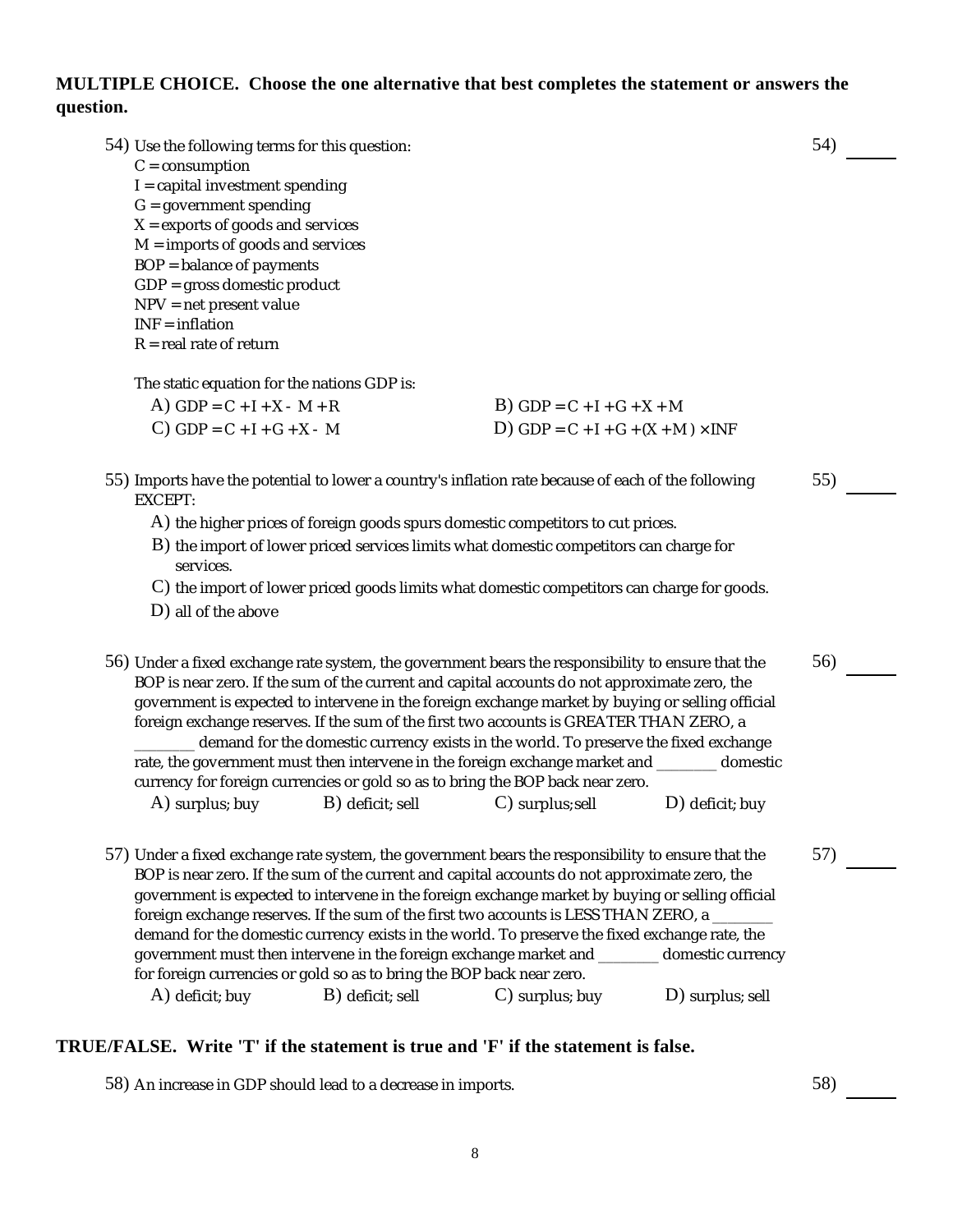| 59) The effect of an imbalance in the BOP is the same for countries on a fixed exchange rate regime as<br>for those on a floating exchange rate regime.                                                                                                                                       |                |                  |                | 59) |
|-----------------------------------------------------------------------------------------------------------------------------------------------------------------------------------------------------------------------------------------------------------------------------------------------|----------------|------------------|----------------|-----|
| 60) Under a floating exchange rate system, the government bears the responsibility to ensure that the<br>BOP is near zero.                                                                                                                                                                    |                |                  |                | 60) |
| 61) A country with a managed float that wishes to WEAKEN its currency may choose to raise<br>domestic interest rates to attract additional capital from abroad.                                                                                                                               |                |                  |                | 61) |
| 62) A country's overall level of interest rates should have an impact on the financial account of the<br>BOP. Relatively low real interest rates should normally stimulate an outflow of capital seeking<br>higher interest rates in other country currencies.                                |                |                  |                | 62) |
| 63) Imports have the potential to lower a country's inflation rate. In particular, imports of<br>HIGHER-priced goods and services place a limit on what domestic competitors charge for<br>comparable goods and services.                                                                     |                |                  |                | 63) |
| MULTIPLE CHOICE. Choose the one alternative that best completes the statement or answers the<br>question.                                                                                                                                                                                     |                |                  |                |     |
| 64) Of the following, which is NOT a part of J-Curve adjustment path?<br>A) the exchange rate pass-through period<br>B) the quantity adjustment period<br>C) the currency contract period<br>D) Each of the above is part of the J-Curve adjustment path.                                     |                |                  |                | 64) |
| 65) Which of the following is NOT likely to occur in the quantity adjustment phase of the J-Curve<br>adjustment path?<br>A) Exports become relatively less expensive.<br>B) Imports become relatively more expensive.<br>C) The balance of trade gets worse.<br>D) All of the above are true. |                |                  |                | 65) |
| TRUE/FALSE. Write 'T' if the statement is true and 'F' if the statement is false.                                                                                                                                                                                                             |                |                  |                |     |
| 66) When a currency is devalued the immediate impact may be an increase in a country's trade deficit.<br>However, this situation tends to correct itself in 2 to 5 weeks.                                                                                                                     |                |                  |                | 66) |
| <b>MULTIPLE CHOICE.</b> Choose the one alternative that best completes the statement or answers the<br>question.                                                                                                                                                                              |                |                  |                |     |
| 67) The authors identify four distinct periods of capital mobility since 1860. Which do they term as a<br>"period of global economic destruction"?                                                                                                                                            |                |                  |                | 67) |
| A) 1860 - 1914                                                                                                                                                                                                                                                                                | B) 1971 - 2007 | $C)$ 1914 - 1945 | D) 1945 - 1971 |     |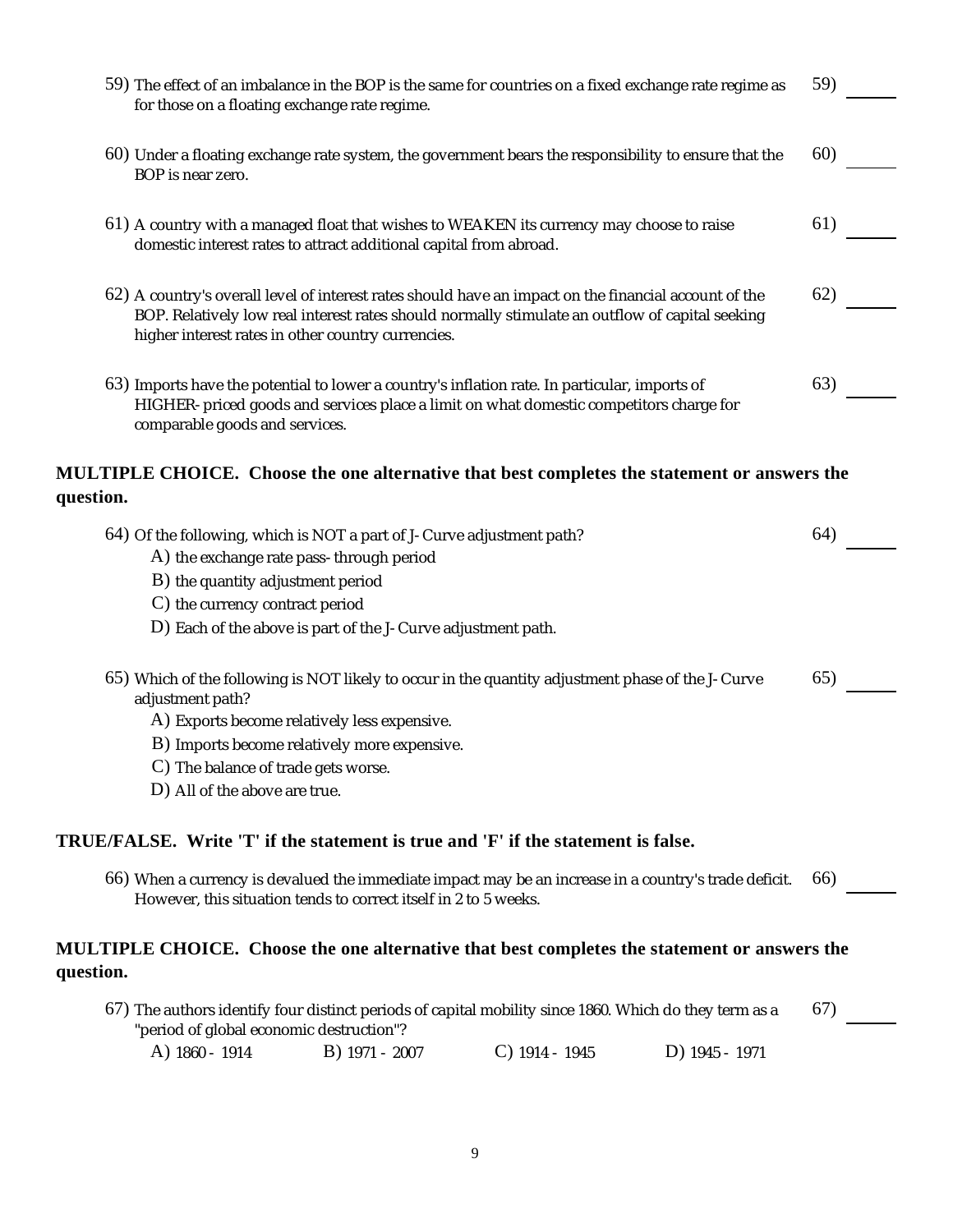| 68) _________ is the cross-border purchase of assets that are then managed in a way that hides the<br>movement of money and its ownership.           |                                                                                                      | 68) |
|------------------------------------------------------------------------------------------------------------------------------------------------------|------------------------------------------------------------------------------------------------------|-----|
| A) Capital flight                                                                                                                                    | B) Capital mobility                                                                                  |     |
| C) Money laundering                                                                                                                                  | D) Irrational exuberance                                                                             |     |
| 69) This was an era dominated by industrialized nation economies that were dependent on gold<br>convertibility to maintain confidence in the system. |                                                                                                      | 69) |
| A) The Interwar Years, 1914-1945                                                                                                                     | B) The Gold Standard, 1860-1914                                                                      |     |
| C) The Bretton Woods Era, 1945-1971                                                                                                                  | D) The Floating Era, 1971-1997                                                                       |     |
| growing openness of both international trade and capital flows in and out of more and more<br>countries.                                             | 70) This dollar-based fixed exchange rate system gave rise to a long period of economic recovery and | 70) |
| A) The Bretton Woods Era, 1945-1971                                                                                                                  | B) The Floating Era, 1971-1997                                                                       |     |
| C) The Interwar Years, 1914-1945                                                                                                                     | D) The Gold Standard, 1860-1914                                                                      |     |
| protectionism, restricting trade and nearly eliminating capital mobility.                                                                            | 71) An era of retrenchment, in which major economic powers returned to policies of isolationism and  | 71) |
| A) The Interwar Years, 1914-1945                                                                                                                     | B) The Gold Standard, 1860-1914                                                                      |     |
| C) The Bretton Woods Era, 1945-1971                                                                                                                  | D) The Floating Era, 1971-1997                                                                       |     |
| 72) A _______ is any restriction that limits or alters the rate or direction of capital movement into or<br>out of a country.                        |                                                                                                      | 72) |
| A) balance of trade deficit                                                                                                                          | B) capital budget                                                                                    |     |
| C) balance of trade surplus                                                                                                                          | D) capital control                                                                                   |     |
|                                                                                                                                                      |                                                                                                      |     |

#### **TRUE/FALSE. Write 'T' if the statement is true and 'F' if the statement is false.**

73) The Bretton Woods era realized a great expansion of international trade in goods and services. 73) 2007

#### **ESSAY. Write your answer in the space provided or on a separate sheet of paper.**

74) Dutch Disease is a term applied to a problem in the 1970 whereby the Netherlands were experiencing massive and sudden inflows of capital from abroad. What was the cause of this sudden influx of capital, and what types of potential problems did it have for the Dutch or could it have for any small single resource country?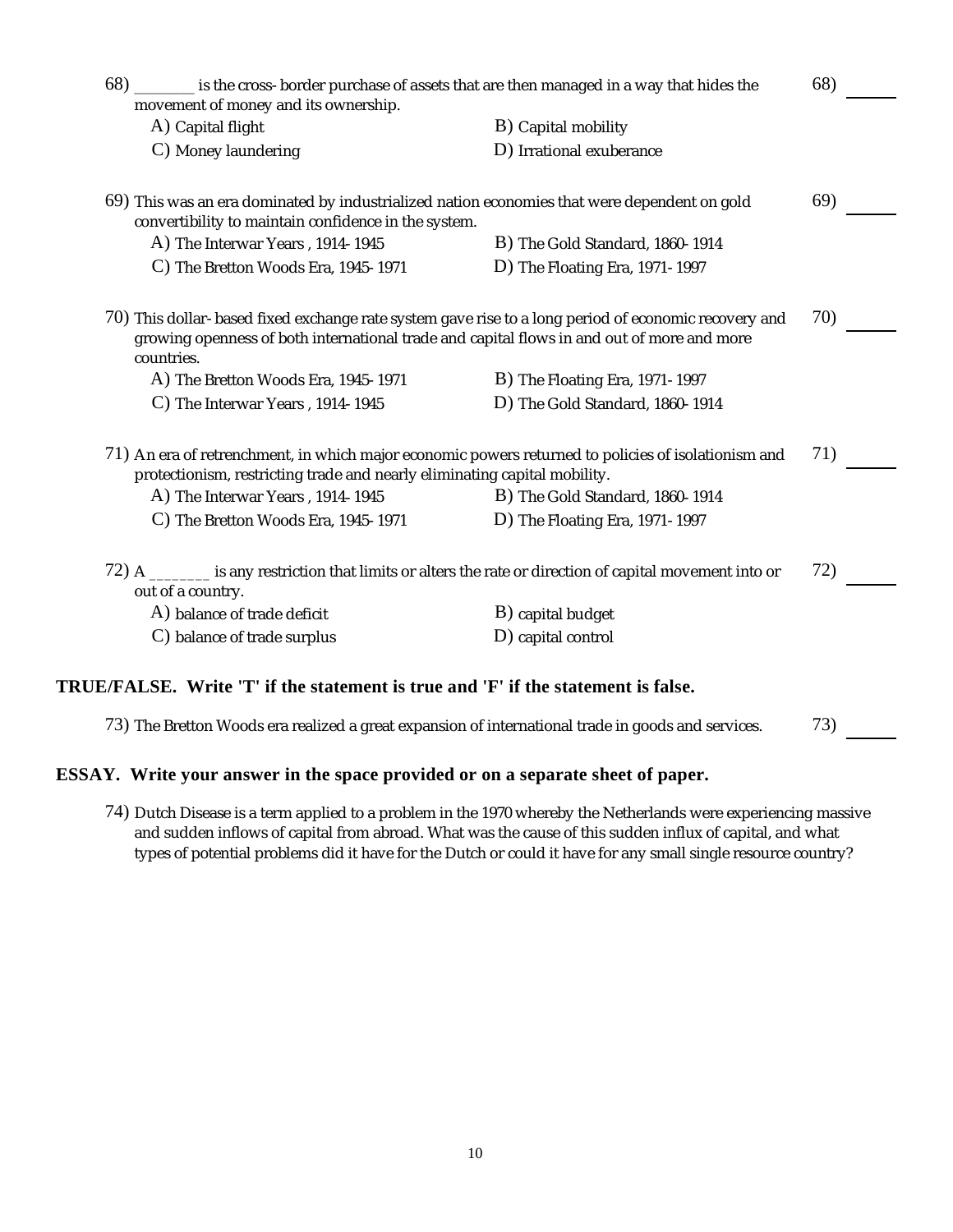Answer Key Testname: UNTITLED3

- 1) A
- 2) A
- 3) D
- 4) D
- 5) B
- 6) D
- 7) FALSE
- 8) TRUE
- 9) TRUE
- 10) D
- 11) C
- 12) A
- 13) B
- 14) D
- 15) FALSE
- 16) FALSE
- 17) FALSE
- 18) FALSE
- 19) The balance of trade (BOT) is the largest and most important subset of a country's current account. It measures the difference in a country's imports and exports over a specified time period. It is often reported because it is intuitively easy to understand (i.e., we either sell more or buy more from foreign countries) and it is a reasonable representation of the total current account balance. (For example, for the U.S. the BOT was -\$343B in 1999 while the current account balance was -\$331B.
- 20) The ORA is the total reserves held by official monetary authorities within the country. Under a fixed exchange regime a country's currency is convertible into a fixed amount of another country's currency. To keep the relationship between currencies at equilibrium, it may become necessary for the government to buy or sell official reserves until the equilibrium is restored. Under a variable rate regime this is not necessary as exchange rates are allowed to change and official reserves no longer serve the same purpose as under the fixed rate regime.
- 21) D
- 22) A
- 23) C
- 24) A
- 25) B
- 26) C
- 27) B
- 28) B
- 29) FALSE
- 30) FALSE
- 31) TRUE
- 32) TRUE
- 33) C
- 34) C
- 35) C
- 36) B